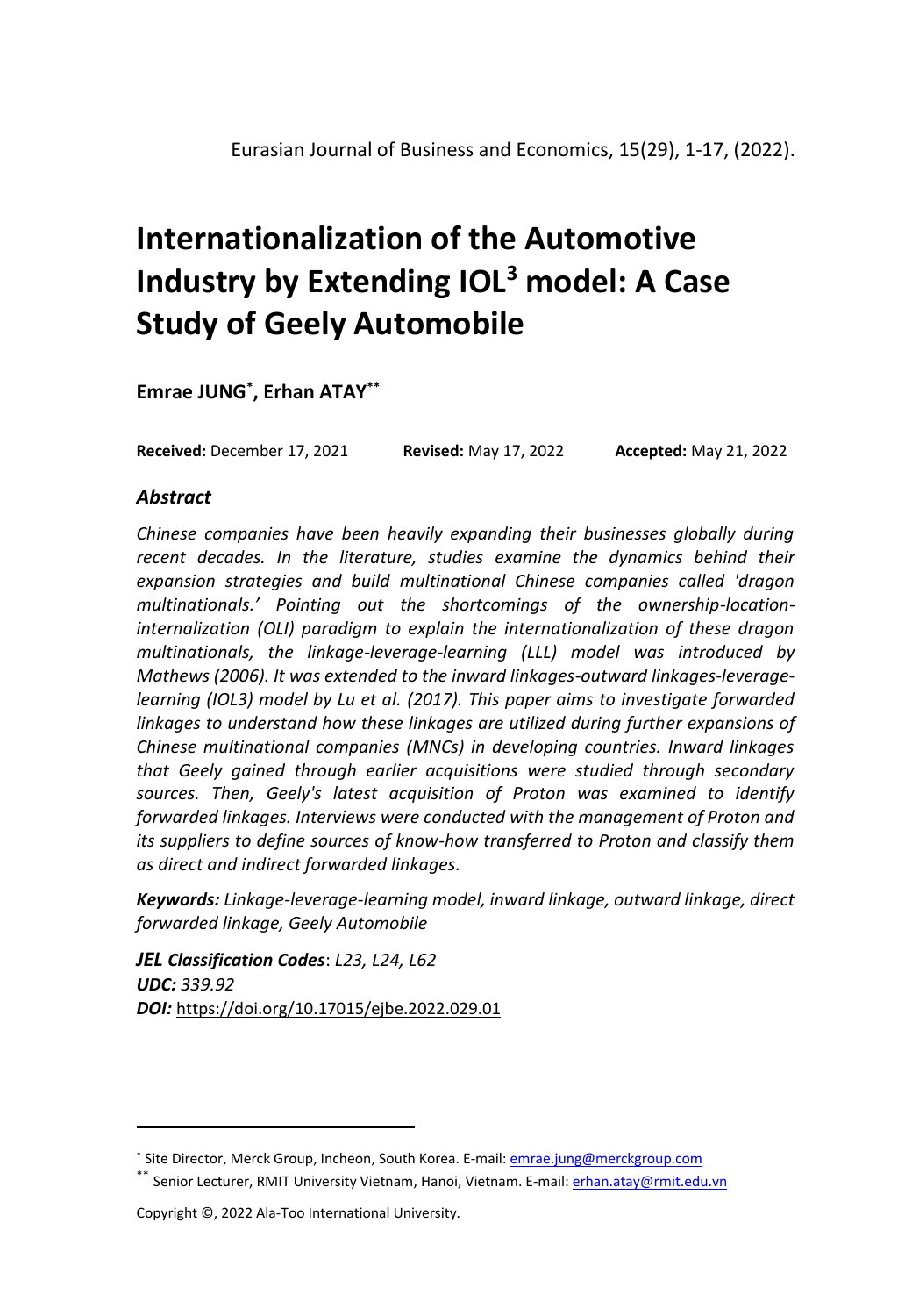## **1. Introduction**

Outward foreign direct investment (OFDI) has become an essential tool for Chinese companies to expand and further develop their businesses overseas (Fetscherin & Beuttenmuller, 2012). By 2015, Chinese MNCs had become the largest overseas investors among developing countries, reaching an OFDI value of USD128 billion (Boakye-Gyas & Li, 2019; UNCTAD, 2016). Many researchers have been studying how Chinese state-owned enterprises (SOEs) and MNCs expand their businesses overseas and their expected gains (Buckley et al., 2007; Parmentola, 2011; Zhang & Daly, 2011; Sharma & Kaur, 2013; Rugman et al., 2016; Lattemann et al., 2017; Lu et al., 2017; Oliveira et al., 2017; Wei & Nguyen, 2017; Becker-Ritterspach et al., 2019; Ren et al., 2019; Rottig & Oliveira, 2019). It has been claimed that theories of internationalization of Western MNCs cannot be applied to Chinese MNCs since their primary motives for the global expansion are strategic asset-seeking, absorbing foreign technology, and creating networks and alliances rather than standard market-oriented and natural resource-oriented expansion (Mathews, 2006; Alon et al., 2011; Deng, 2012). Acquiring foreign innovative technologies and brands is considered a shortcut for Chinese MNCs to become global players (Fetscherin & Beuttenmuller, 2012).

Geely has evolved into one of these Chinese MNCs. The company is China's most significant car-maker and has become a global player during the recent decade through several acquisitions. The acquisition of Volvo by Geely in 2009 was a big step toward this target. In 2017, Geely also acquired Proton, Malaysia's national carmaker, struggling since 2005 after the Malaysian government committed to reducing import tariffs under the ASEAN Free Trade Area agreement (Tong et al., 2012). Coming from a non-automotive background, Geely started manufacturing automobiles in 1977 by introducing the Haoqing, a reverse-engineered car based on the Charade model of First Auto Works (Balcet et al., 2012).

Reverse engineering and product architecture innovation were the main ways to acquire, assimilate and imitate technology for Geely back then. Over time, the company developed the full technical capability to produce cars from design to assembly, including developing its own engines. From the beginning, Geely had put high importance on R&D activities to survive in the competitive automotive market. Geely Automobile Research School, the Engine Research School, and several R&D centers have been established to master most of the key technologies crucial to a carmaker, including knowledge about engines, powertrains, interior and exterior equipment, and ancillary power systems (Chen et al., 2015). Geely also invited experts from foreign companies and institutes to share experience and provide training while sending employees abroad to receive professional training. The company was the first Chinese car-maker that independently researched automobile transmissions (Chen et al., 2015). By September 2009, Geely had acquired more than 1,200 patents, including 30 patents granted internationally (Chen et al., 2015). By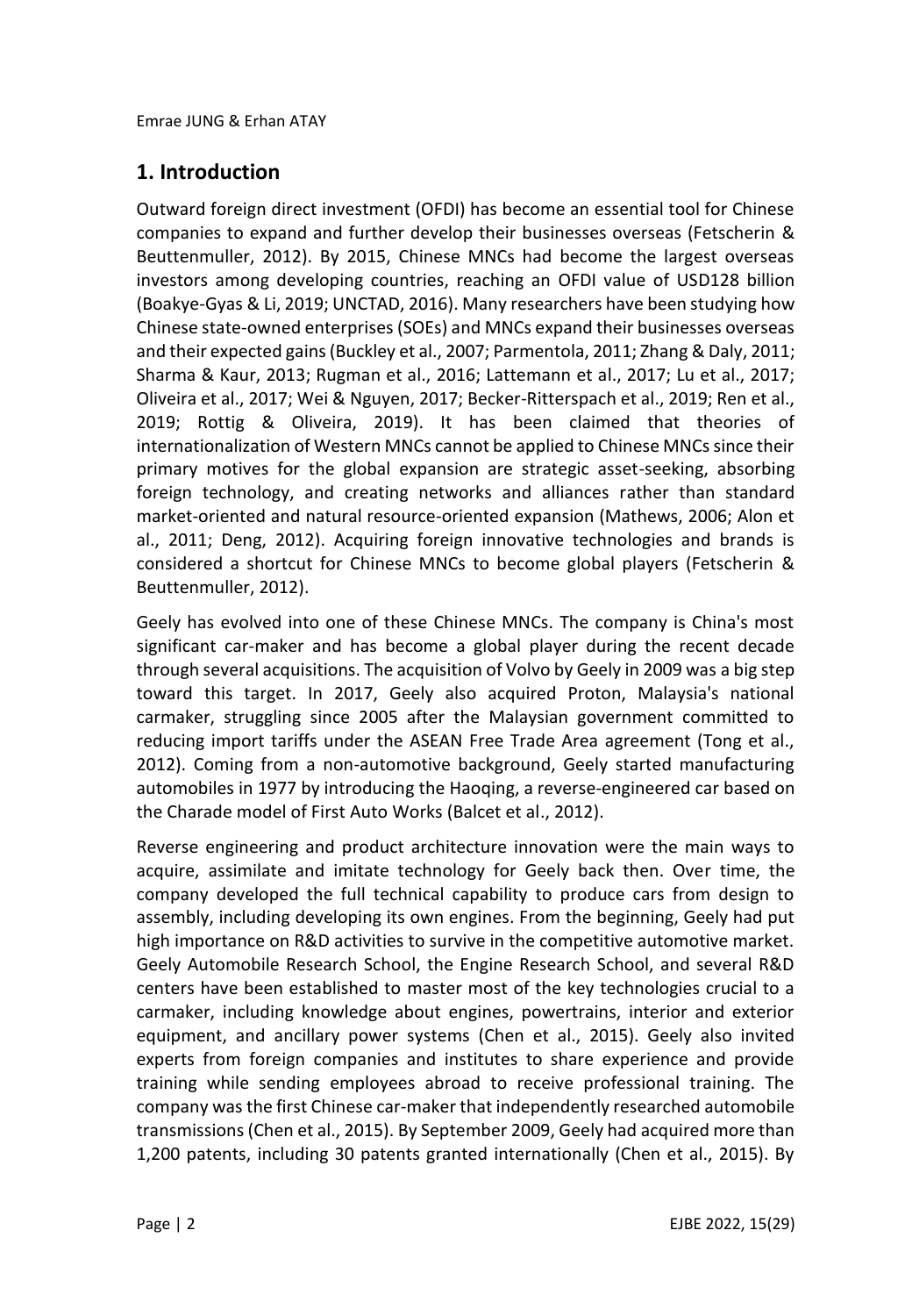2010, annual sales of Geely reached 416,000 cars that were assembled at 8 locations in China (Balcet et al., 2012).

However, despite intensive efforts and huge investments put forward by Geely, the company was still lagging behind its foreign rivals in the market. The brand was known for affordable low-end cars with relatively poor safety and quality levels. Geely was able to sell cheaper cars, mainly due to reverse engineering, architectural product changes, and inhouse production of many components through vertical integration (Chen et al., 2015). This low-cost/low-price advantage enabled the success of Geely as a local carmaker. However, Geely realized that it would not be possible to keep a competitive edge by building cheap cars in the long term. The company changed its strategy in 2004, starting production of higher segment cars. The company began building its overseas offices in 2002, mainly in developing countries, and managed to export 19,000 cars by 2009 (Chen et al., 2015). By 2011, the company had already built a network of 500 retailer distributors and 600 service stations, and 50 distributors in 45 countries (Drauz, 2013). Geely became the largest shareholder of Manganese Bronze Holdings in 2006, which was the company's first internationalization move. In 2009, semi-complete knocked down (SKD) and completely knocked down (CKD) assembly plants were established in Ukraine, Russia, and Indonesia (Fetscherin & Beuttenmuller, 2012).

This study aims to investigate further the know-how that Chinese MNCs have acquired through their acquisitions in developed countries and how they utilize this know-how during expansion in developing countries. We have analyzed Geely Auto and its acquisitions as a case study in this pursuit. We have investigated inward linkages Geely gained mainly through earlier acquisitions of Volvo and Drive-Train Systems International (DSI). Then, we studied how these inward linkages were forwarded to Proton by Geely through its latest acquisition. To clarify the sources of these linkages, we classify them as direct and indirect forwarded linkages. Direct forwarded linkages (DFL) are defined as resources or know-how that have been provided directly from the acquirer (Geely) to the acquiree (Proton). Indirect forwarded linkages (IFL) are defined as resources or know-how that have been gained by the acquirer as inward linkages through partnerships in the past and transferred to the new acquiree (Proton) after the acquisition (see Figure 1).

## **2. Literature Review**

According to Johanson and Wiedersheim-Paul (1975), companies initially grow in the local market before expanding overseas. Afterward, internationalization occurs as a result of multiple incremental steps. Dunning (1981) developed the OLI (or eclectic) paradigm arguing that three kinds of advantage: ownership (O), location (L), and internalization (I), would help companies obtain a competitive edge in their international production and expansion.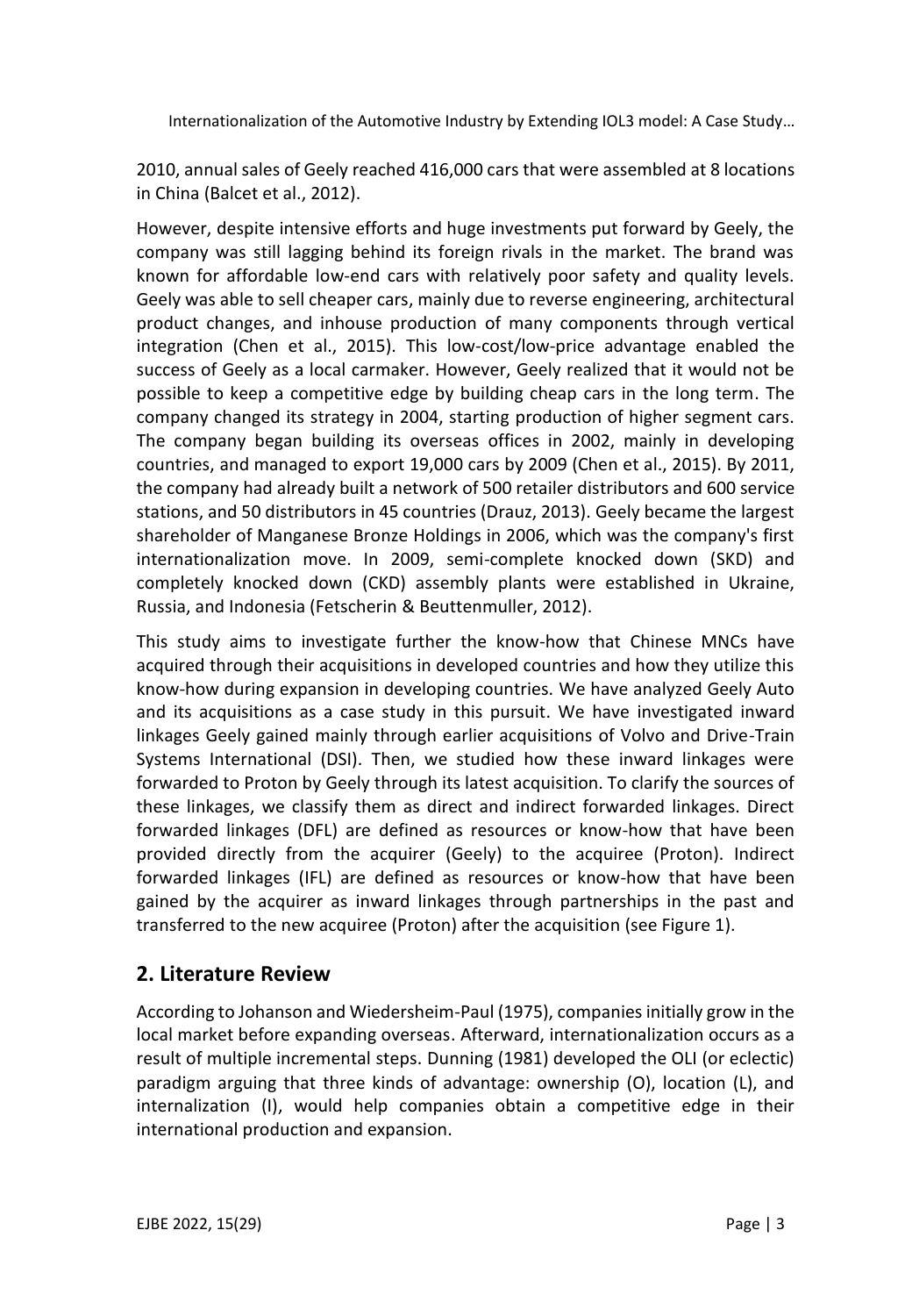

#### **Figure 1. Inward and forwarded linkages in Geely's acquisitions**

The OLI framework suggests that an MNC exists because it possesses superior resources to those owned by domestic competitors. The ownership advantage (or company-specific advantage) refers to the competitive advantages exclusive to the companies seeking FDI. The location advantage (or the country-specific advantages) describes the location-specific attractions of the alternative countries, which comprise advantageous factors of the host country. The internalization advantage is about how companies have engaged in foreign market entry mode, such as production or product licensing, depending on the motivation of the FDI. However, the OLI framework ignores the possibility of a company creating a competitive advantage by expanding abroad to access a resource that is otherwise not available (Mathews, 2006). According to the resource-based view (Wernerfelt, 1984), MNCs compete for not only by-products but also for their assets and resources. Companies have a competitive advantage if their resources are valuable and rare, non-imitable and non-transferable (Andersson and Wang, 2011). During recent decades, the content of competitive assets has also changed over time, from pure productioncapability related assets (i.e., patent and technology) to more institutionally related assets (i.e., brands, corporate cultures, and human capital) becoming more knowledge-intensive (Bhatia & Khurana, 2021; Dunning & Lundan, 2008). According to Mathews (2002), latecomer companies are attracted to exclusive assets and resources, easy to copy and easy to transfer. Latecomer MNCs usually have fewer **Example 1. Inward and forwarded linkages in Geely's acquisitions**<br>The OLI framework suggests that an MNC exists because it possesses superior<br>resources to those owned by domistic competitive advantages (or the companies s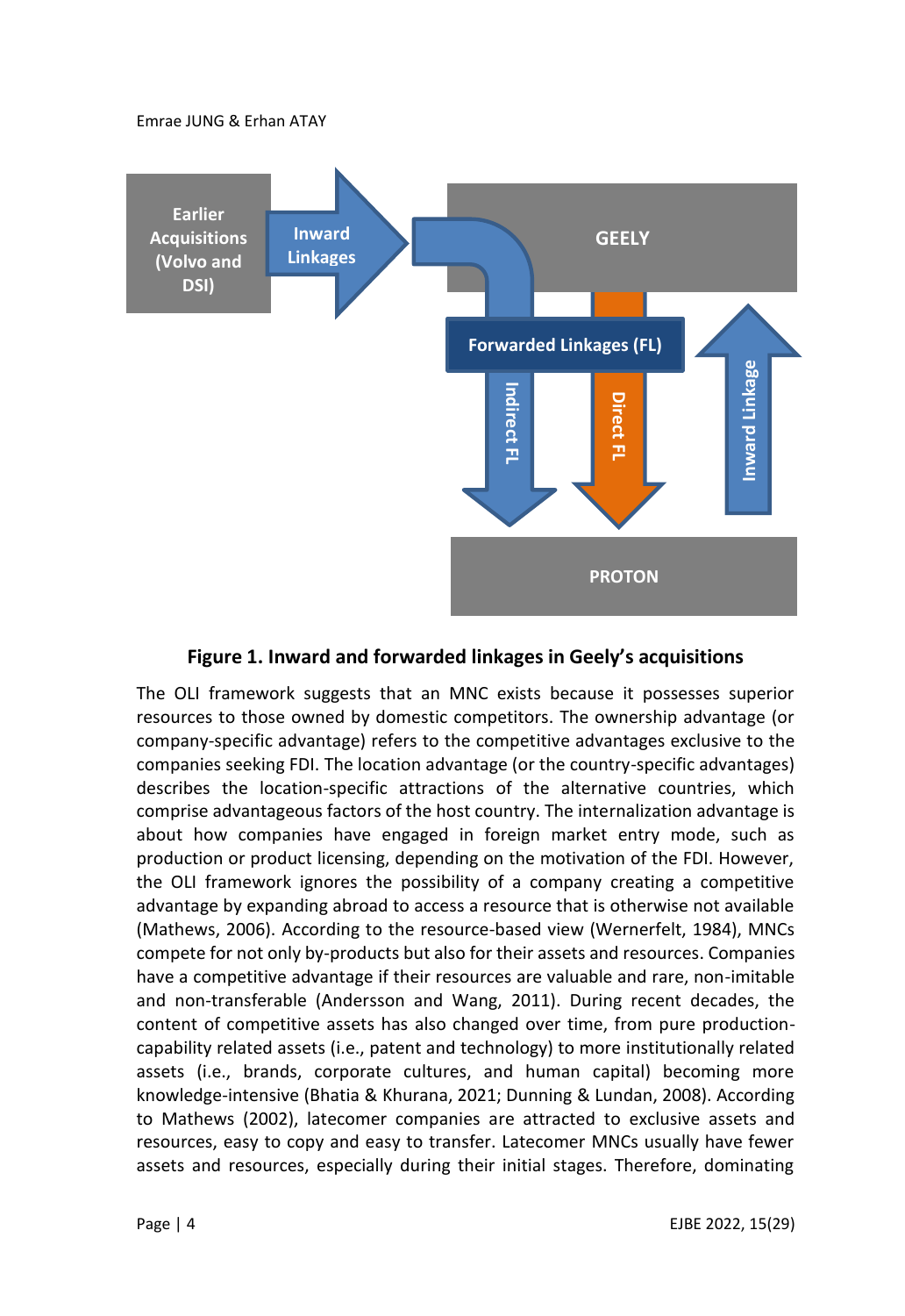internationalization theories such as the OLI paradigm do not fully apply to Chinese MNCs. Mathews (2002) introduced 'dragon multinationals' as latecomer and newcomer MNCs, particularly from the Asia Pacific. He defined them by three characteristics: rapid internationalization, adaptive organizational innovation instead of technological innovation, and strategic innovation to turn their latecomer status to advantage (Mathews, 2006). Chinese companies have been heavily expanding their businesses globally during recent decades among these' dragon multinationals.' Chinese OFDI has been supported heavily by the government to leap to a developed country level from a developing one (Oliveira et al., 2017). Mathews (2006) reviewed the internationalization strategies of dragon multinationals, compared their expansion model with the OLI paradigm, and suggested the LLL model as an alternative. In the LLL model, dragon multinationals are presented as not having company-specific advantages in technology or managerial resources. Therefore, seeking strategic assets to gain competitiveness becomes their primary goal of internationalization. According to the LLL model, the best and the fastest way to access these assets is to connect with and make use of technology-rich companies through various forms of collaborative partnerships (linkage); leverage such linkages to overcome resource barriers (leverage) and build an organizational process of learning through repeated application of linkage and leverage (learning). Mathews and Snow (1998) studied the 'fast food business model' of Acer and its cellular organizational structure, an interlinked group of companies closely interacting and supporting each other. They claimed that the company became a global IT player using market leverage and partnership strategies to expand in overseas markets. Lu et al. (2017) expanded the LLL model and defined the IOL3 framework to analyze the unique expansion of the Chinese MNCs. They argued that the LLL model had focused mainly on outward linkages of 'dragon multinationals,' which is to access global resources for their accelerated internationalization but had not paid the necessary attention to inward linkages that can provide these companies with the initial resources base. Inward linkages are defined as linkages that offer access to global resources in the home market of these MNCs, whereas linkages that offer access to global resources outside the home country are called outward linkages. Lu et al. (2017) studied extensions of inward linkages in the expansion efforts of Haier, a Chinese consumer electronics and home appliances company, and Huawei. Haier managed to leverage its design and manufacturing capabilities first through original equipment manufacturing (OEM) contracts and later through joint ventures (JVs) with local companies before its internationalization (Duysters et al., 2009). Huawei relied even more heavily on inward linkages for accessing global resources and leveraging such resources for expanding overseas (Lu et al., 2017). The foreign MNCs operating in China provided Huawei with initial access to foreign technologies and market knowledge (Fan, 2011). To build a competitive advantage, Chinese companies have used mergers and acquisitions (M&As) to acquire strategic assets (Gugler & Boie, 2009).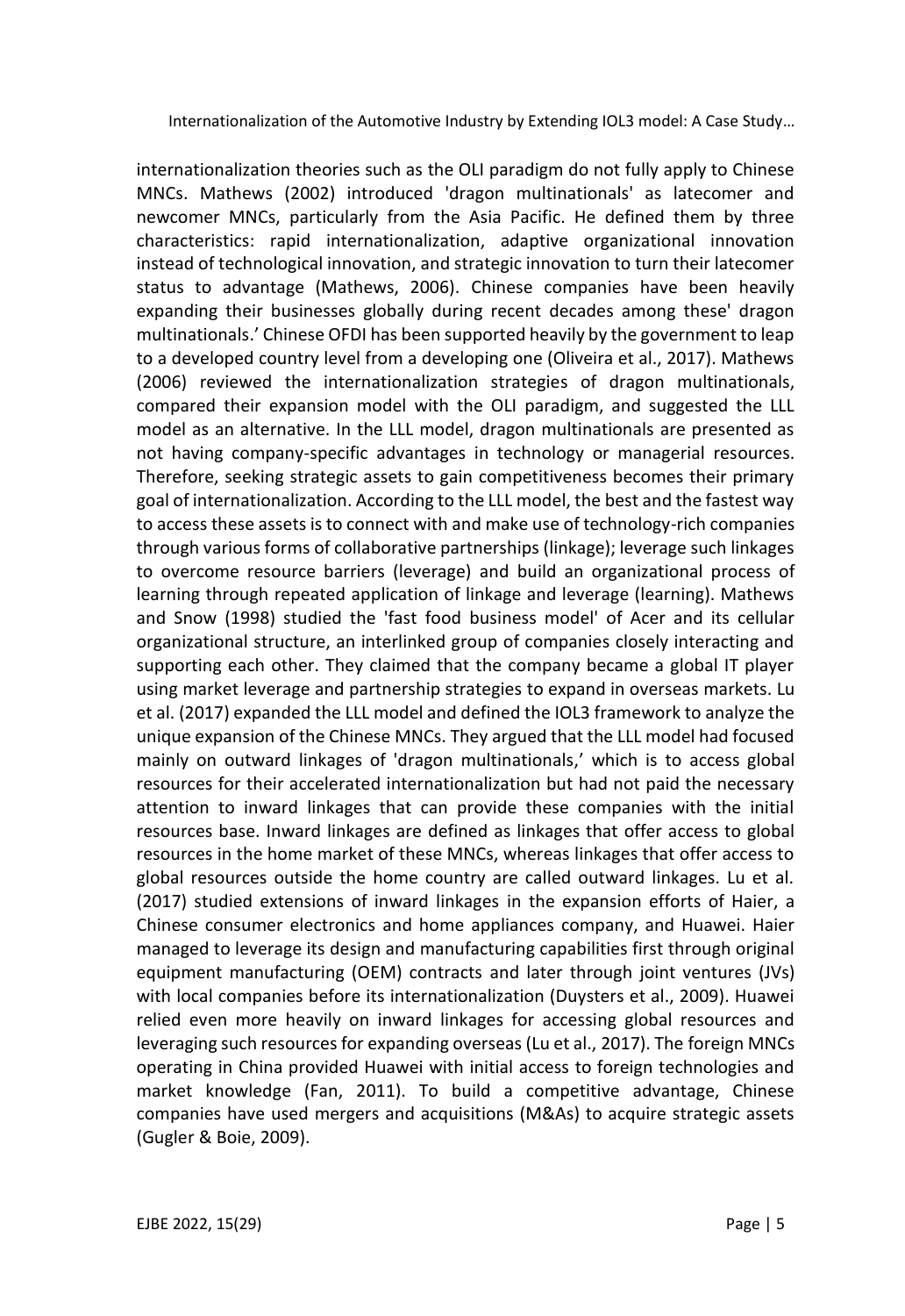# **3. Methodology**

We applied a mixed methodology to explore our research. The first methodology is a case study research method that applies to understanding a complex phenomenon (Yin, 2009). To understand the historical trajectory of Geely, we collected secondary data from various resources such as business magazines, industry reports, newspaper articles, and interviews between 2012 and 2020 in English from the internet resources and academic databases. The secondary data allow triangulation and ensure construct validity, reliability, and internal validity. We coded and grouped the data under themes such as inward linkages, forwarded linkages, and direct and indirect linkages. To establish internal validity, we matched the theme patterns from diverse resources to build a precise sequence of events to explore the case (Eisenhardt & Graebner, 2007).

The second methodology is a qualitative analysis of the interviews conducted with 8 participants from Proton management, several suppliers of Proton, and a competitor (see Table 1). It is considered more appropriate to conduct in-depth interviews rather than quantitative methods such as surveys on issues where such information is relatively low (Yin, 1994).

| Order | <b>Transcript Number</b> | Company                     | Position                       |
|-------|--------------------------|-----------------------------|--------------------------------|
|       |                          | Supplier of Proton          | <b>Chief Executive Officer</b> |
|       |                          | Supplier of Proton          | <b>Chief Executive Officer</b> |
|       |                          | Supplier of Proton          | <b>Chief Executive Officer</b> |
|       |                          | Supplier of Proton          | <b>Chief Executive Officer</b> |
|       |                          | <b>Competitor of Proton</b> | <b>Chief Operating Officer</b> |
| 6     |                          | Proton                      | Senior Level Executive         |
|       |                          | Proton                      | Senior Manager                 |
|       |                          | Proton                      | Senior Manager                 |

#### **Table 1. List of interview participants**

An interview set including the purpose of the study, consent form, interview questions, and demographic questions were prepared to contact the participants. The first author of this study has an earlier career experience in the Malaysian automotive parts industry. The author approached his network and invited them to conduct face-to-face interviews about pre and post conditions of Geely acquisition in Proton. Both authors participated in the interviews. The interviews were conducted face-to-face with open-ended questions ranging from 60 minutes to 90 minutes in 10 days. All interviews were recorded and then transcribed verbatim. The transcriptions were sent back to all participants via e-mail, and they were asked to check the authenticity of the transcripts. Interview transcripts were subjected to thematic analysis separately by two researchers. After completing the analysis, the researchers shared their analyses and agreed on common themes. Interview texts were re-read based on the agreed themes, and quotations supporting the themes were collected (Miles et al., 2018). Themes and related quotations from the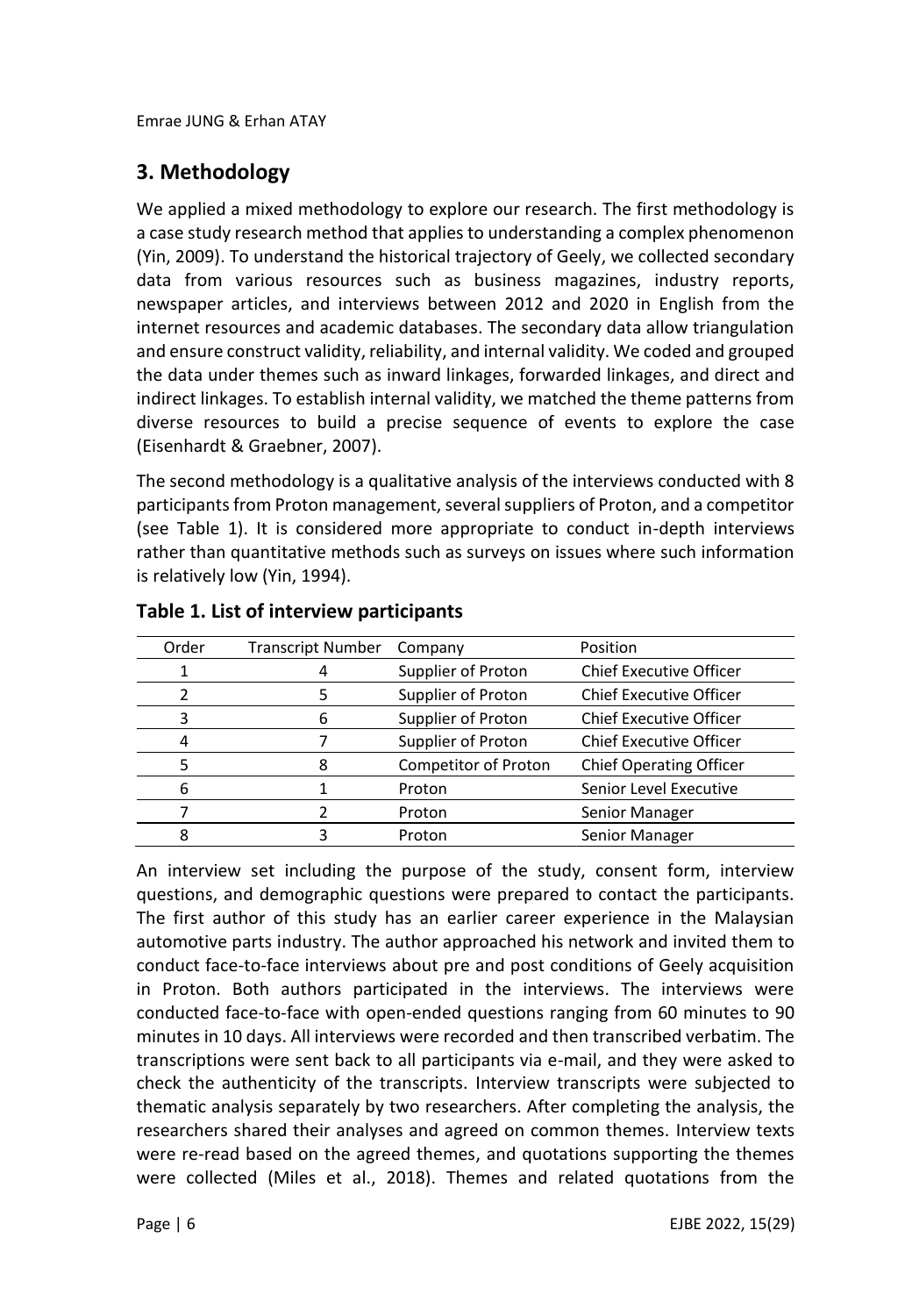transcriptions were shared with four participants and asked whether there was a consistency between issues they mentioned in their interviews and themes that emerged from the analysis. All four participants stated that they agreed on the themes.

## **4. Analysis of linkages**

#### **4.1. Inward linkages in earlier acquisitions**

Over the years, Geely has acquired several companies to improve its own technology level using existing resources (different but complementary resources) of those acquired companies (Guo et al., 2017).

The first international acquisition of Geely was Manganese Bronze Holdings, manufacturer of iconic London black taxis, in 2006. After the acquisition, a JV was established between the two companies in 2007. It started sending SKD car kits from Shanghai to England to save manufacturing costs, an attempt to make the company profitable by 2011 (Fetscherin & Beuttenmuller, 2012). Using Geely's low-cost manufacturing capabilities back in China, a cost-saving of nearly USD5,000 per car was achieved (Chen et al., 2015).

In 2009, Geely acquired DSI, an Australian company developing and manufacturing transmission systems globally (Chen et al., 2015). DSI was the second-largest producer of automatic transmission (AT) systems worldwide. After the acquisition, Geely broadened AT production to 4AT and 6AT with high torque and thus acquired a core technology for producing bigger cars (Balcet et al., 2012). Geely became the leading Chinese carmaker through this acquisition, which internalized the entire AT technology series. The company quickly equipped nearly 10 of its models with this core technology, improving the overall quality level (Balcet et al., 2012). This implementation has increased the sales figures of DSI as well, and the company started to make a profit in 2010.

The acquisition of Volvo by Geely in 2009 was one of the largest M&A cases in the automotive industry (Gao, 2015; Balcet et al., 2012). It was the largest acquisition ever of a global carmaker by a Chinese company (Fetscherin & Beuttenmuller, 2012). This was a significant move by Geely to transform its core competitiveness from cost to technology and quality. Volvo has been perceived as a premium brand by customers offering safe, reliable, and good-quality cars. Having access to Volvo's core technology would put Geely in a position to build a better image and improve the quality level of its own cars as well. Geely provided Volvo with the independence to implement its strategy and instead focused on long-term strategic objectives such as technical cooperation and technology transfer (Jianyong & Zhimei, 2012). Geely hoped to benefit mainly from Volvo's advanced safety, quality, and environmental technologies in this deal. Volvo-Geely Dialogue and Cooperation Committee (DCC) was formed to facilitate the best use of Volvo's cutting-edge technology in safety. In order to show that quality control is taken seriously, DCC required all the new Geely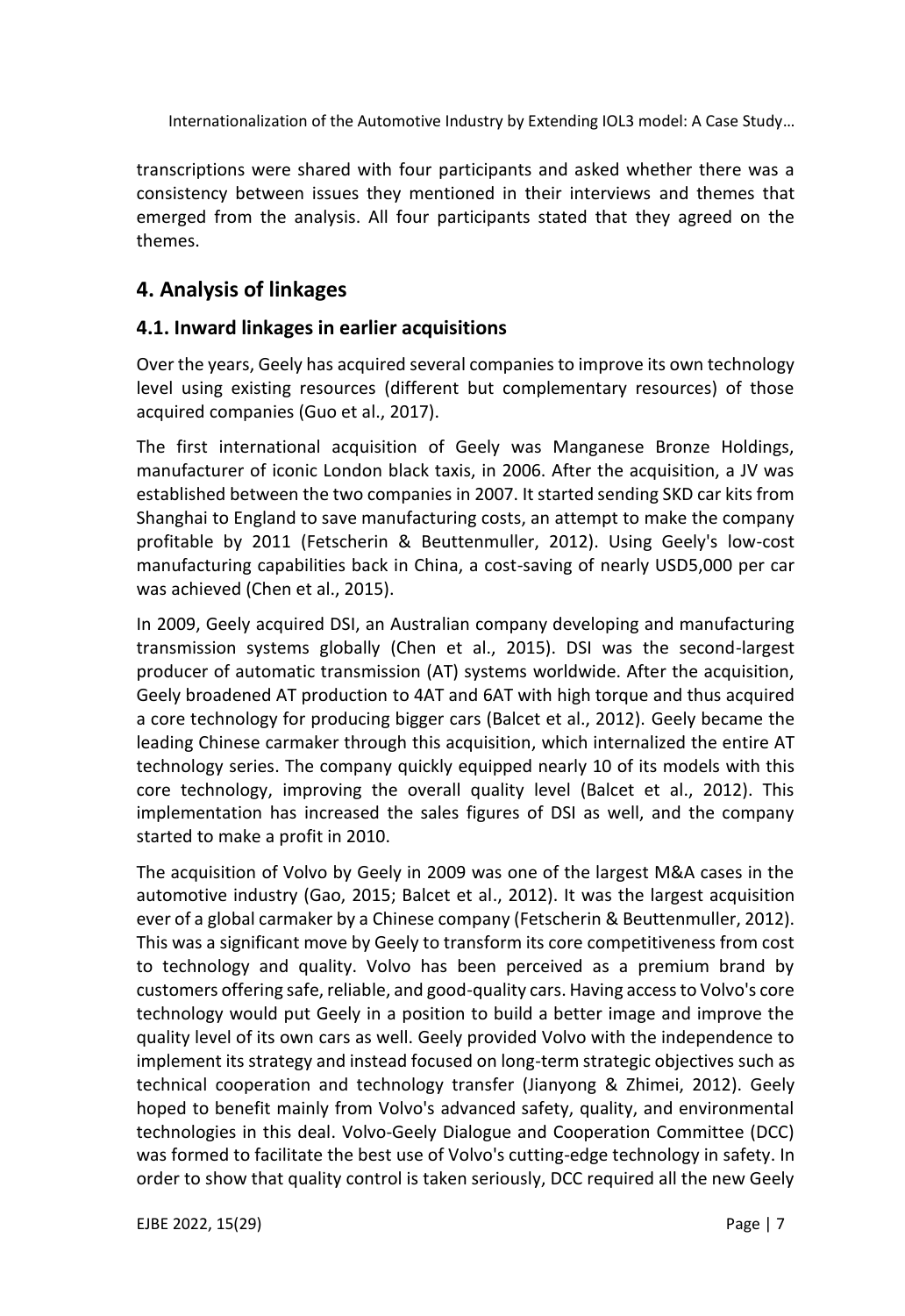cars to pass tests from independent testing centers with standards specified by the New Car Assessment Program (Chen et al., 2015).

The key infrastructure to facilitate cooperation between Geely Auto and Volvo is CEVT (China Euro Vehicle Technology), an independent research and development center formed. Soon, CEVT started to research and develop cross-brand, interorganizational C-segment vehicles based on a state-of-the-art modular vehicle platform called Compact Modular Architecture (CMA) (Petti et al., 2019). By merging the technology of Volvo and the cost advantages of Geely, CEVT's vision is to strengthen the long-term competitiveness of Geely and Volvo through the development of world-class vehicle architectures and new technologies (Yakob et al., 2018). Through CEVT, Geely targets synergies in product quality, brand image, and cost advantages to provide the company with competitive advantages in technology, quality, and branding (Geely Annual Report, 2013 and 2014). Geely also developed its own BMA platform, modular architecture for B-segment compact cars, utilizing the knowledge gained through the development of the CMA platform with Volvo. Geely's BMA platform allows a high rate of commonality with shared parts and components, reaching 70% among BMA-based vehicles, reducing the time needed for vehicle development and component testing as well as lowering costs (Geely, 2018). Geely has adopted the CMA platform for its brands in China and launched Xingyue, a Coupe SUV, in 2019, which ranked the highest in J.D. Power 2020 China Initial Quality Study (IQS) in the midsize SUV segment (J.D. Power, 2020). The company plans to launch Preface, another CMA-based vehicle (upper-medium sedan), in the fourth quarter of 2020 (Geely, 2020a). Geely recently announced that there are currently nearly 20 models with a cumulative sales volume surpassing 600,000 units developed based on the CMA platform (Geely, 2020a).

In addition, with Geely's support, Volvo introduced a new modular Volvo Engine Architecture (VEA) for three- and four-cylinder engines in 2013 (Möller et al., 2014). Geely also utilizes this engine technology in its cars. The 1.5TD engine, used in the latest Geely models such as Binyue, was born based on this technology. It was jointly developed by CEVT in Sweden, and Geely Research Institute in China jointly developed this latest engine technology (Geely, 2020b). Geely's 1.5TD engine is paired with the 7-speed dual-clutch transmission (1.5TD+7DCT powertrain system), which is installed in more than 1.6 million cars sold in over 21 countries (including the Volvo XC40 model) and received the China Automotive Industry Science and Technology Award in 2020 (Geely, 2020e).

## **4.2. Inward linkages in Proton acquisition**

In June 2017, Geely made another international acquisition for further expansion by buying a 49.9% stake in Malaysia's loss-making car-maker Proton, which also owned Lotus Cars (Bloomberg, 2017). As part of this deal, Geely also bought a 51% stake in Lotus, a manufacturer of sports cars and racing cars known for their lightweight and fine handling. Through the Proton acquisition, Geely plans to gain access not only to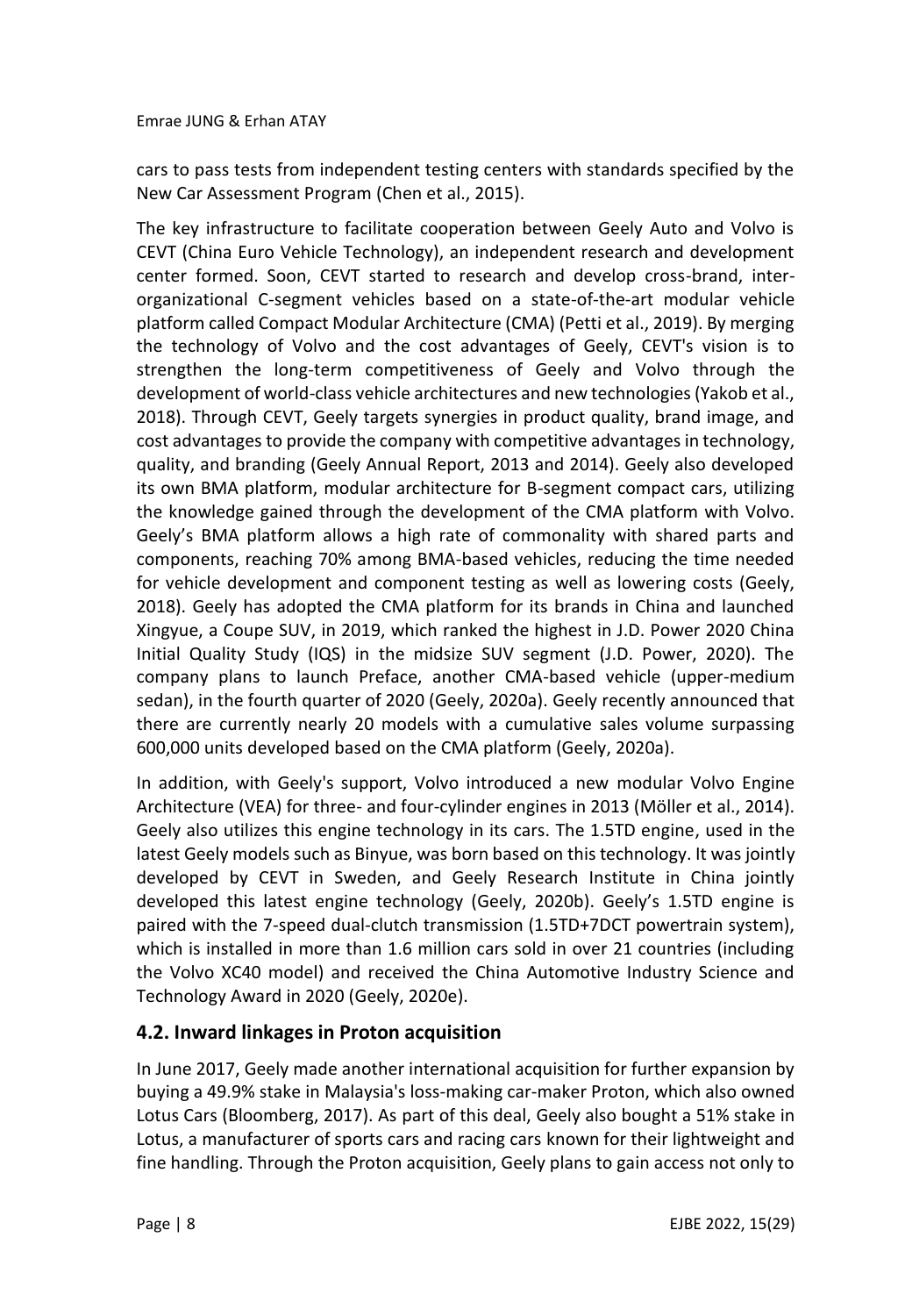the Malaysian market but to other ASEAN markets as well, which it had failed to enter before (Shirouzu, 2018). Using Proton's available network in the region and offering better products, Geely aims to sell Proton cars in the ASEAN market. Proton's sales and service network in Malaysia would also enable Geely to bring Volvo cars to Malaysia.

Moreover, having the Lotus brand in its portfolio, Geely would be able to build a presence in the prestigious sports car market and offer a complete product portfolio, especially in China (Bloomberg, 2017). Geely's presence in the Malaysian market would also allow the company to develop better right-hand drive models for overseas markets. Besides, the Proton acquisition is the first experience of Geely, where the company is actively responsible for the turnaround of a foreign brand.

## **4.3. Forwarded linkages in Proton acquisition**

Mentioned inward linkages above are what Geely is expecting to achieve through the acquisition of Proton. This paper focuses on the linkages that Geely provided to Proton through this acquisition. During our interviews, it has been identified that the linkages from Geely to Proton can be divided into direct and indirect forwarded linkages. We define direct forwarded linkages as know-how or resources Geely directly provides to Proton, such as sport-utility vehicles (SUVs) that are newly added to Proton's vehicle line-up. Indirect forwarded linkages are know-how or resources acquired by Geely through earlier acquisitions (inward linkages) and then provided to Proton, such as technology improvement in the automatic transmission of Proton cars.

## **4.3.1. Direct forwarded linkages**

Two years after the acquisition, in 2019, Proton already returned to profitability by a 56% increase in sales and started gaining back market share. Sales of Proton cars in 2019 have surpassed both Toyota and Honda, making Proton the second bestselling brand in Malaysia with a 17% market share (Azhar & Teng, 2020). Proton CEO Dr. Li Chunrong, who has been hired and sent to Proton by Geely to manage the turnaround, is already targeting to become the Malaysian market leader by 2022 (Lee & Das, 2020). According to Dr. Li's strategy, the focus will be on product development in the first 10-year period. In order to expand the product portfolio of Proton, X70 (C-segment SUV), which achieved great success in China as Geely Boyue, was selected as the first Geely model to be localized in Malaysia. It was also the first SUV model that Proton had ever built. Launched with a fully imported complete builtup (CBU) unit first in December 2018, Proton started assembling the CKD version of X70 in 2020. Afterward, Proton X50 (B-segment SUV), based on Geely Binyue in China, was launched in October 2020. Engineers from Geely in China and Proton in Malaysia developed both cars, working in cross-functional teams to make necessary changes in the car to adapt climate and road conditions of Malaysia (Proton, 2020).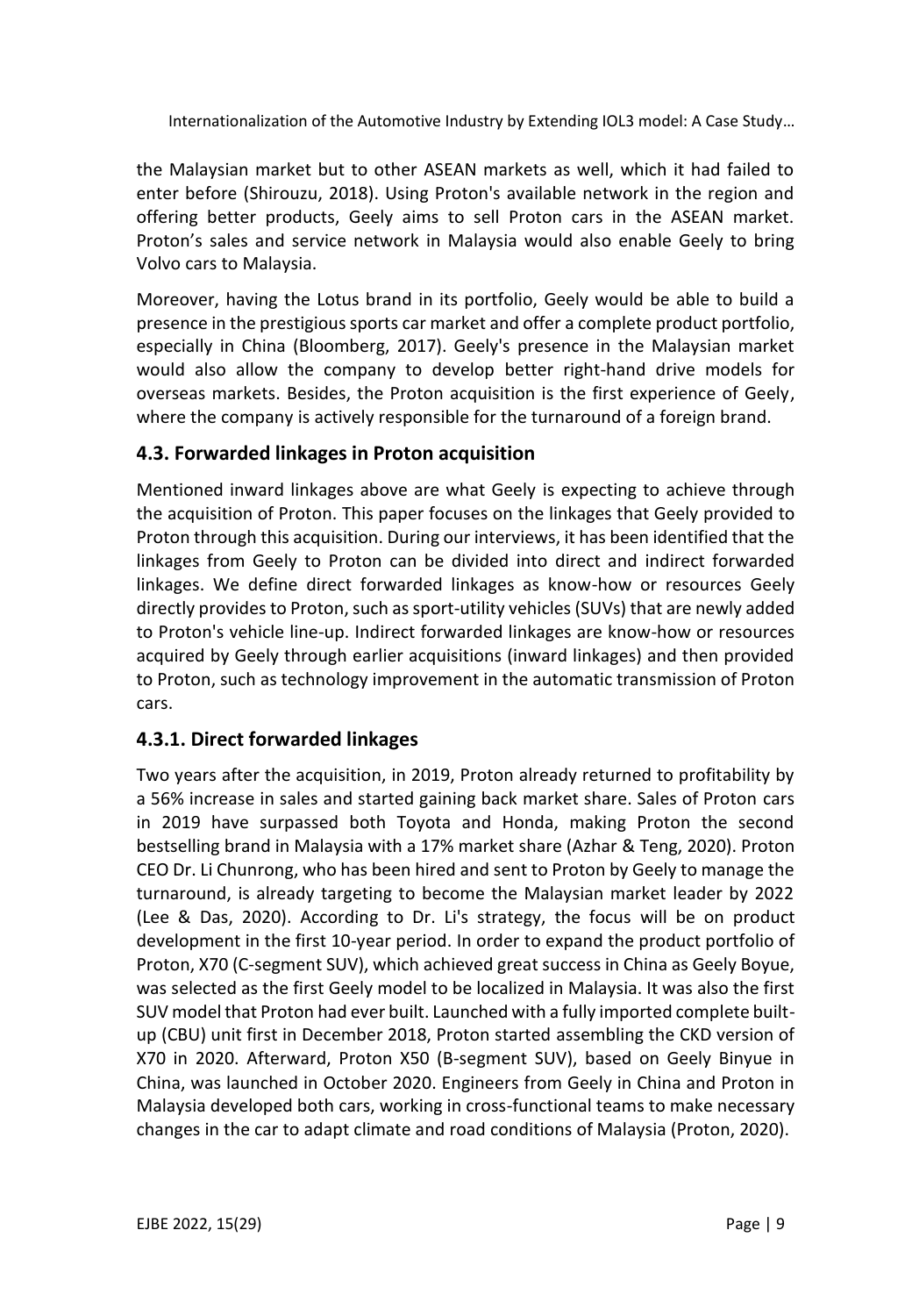In order to regain lost market share, Proton needed to adopt new technologies in its cars, not only engine and transmission technologies but also infotainment and connectivity (Participant 4). In this regard, X70 brought some key features that Proton customers have never experienced before. Both X70 and X50 are equipped with Geely Key User Interface (GKUI), an open smart ecosystem launched by Geely in China in 2018 for drivers to connect with their cars and stay connected to the world. Following its success with Geely Boyue buyers in China, GKUI was localized by Proton in Malaysia for X70. This was the first time GKUI was implemented outside of China and in the English language (Geely, 2020c). 4G online connectivity, intelligent voice command, Advanced Driving Assistance System (ADAS) with a semiautonomous driving feature, and cabin air purification system made accessible to Malaysian customers.

Another initiative Dr. Li started immediately at Proton, besides improving sales, is to reduce Proton cars' bill of material (BOM) cost. Proton management requested its vendors to cut the cost of components by 30% (Azhar & Teng, 2020). From Dr. Li's point of view, this cost cut was necessary for Proton's survival and to achieve a reasonable level of cost for manufacturing cars. Proton vendors had to decide to be competitive and grow together with Proton (if Proton succeeded in turnaround) or stop supplying and exit doing business with Proton. To achieve this ambitious costcutting target, several departments in Proton, such as R&D and quality, were actively involved in cost reduction activities at suppliers to develop ideas and find out opportunities (Participant 4). During the development of X70, technical proposals from Malaysian vendors to reduce costs were welcome not only by Proton engineers but supported by Geely engineers in China as well. Since Proton X70 is a sister car of Geely Boyue, qualified Chinese tooling and fixture suppliers were also introduced to Malaysian vendors to reduce development costs through partnerships (Participant 6). This entry mode approach to the Malaysian market was also favorable for Chinese suppliers since the volume of Proton is not attractive for them to invest in the market yet (Participant 7).

To provide better service to its customers before and after sales, Proton asked dealers to upgrade their showrooms to at least 3S and 4S standards (Participant 2). Previously, more than 70% of Proton dealers were making only sales of cars (1S) without spare parts sales or aftersales service (Azhar & Teng, 2020). Dealers who were unable to meet Proton's demand to invest around USD1 million to upgrade their sales-only centers had left the brand (Lee and Das, 2020). The launch of Proton X70 was used as an opportunity to improve the dealers since Proton management wanted to provide a better customer experience supporting the high confidence in X70 as a product (Participant 1). Geely had the experience of building a comprehensive dealership and sales network across China to ensure customer satisfaction. Geely was also the first OEM operating 24 hours call center in China (Drauz, 2013). This move, together with Geely's Enterprise Resource Planning (ERP) collecting, analyzing, and monitoring market customer patterns, shows how much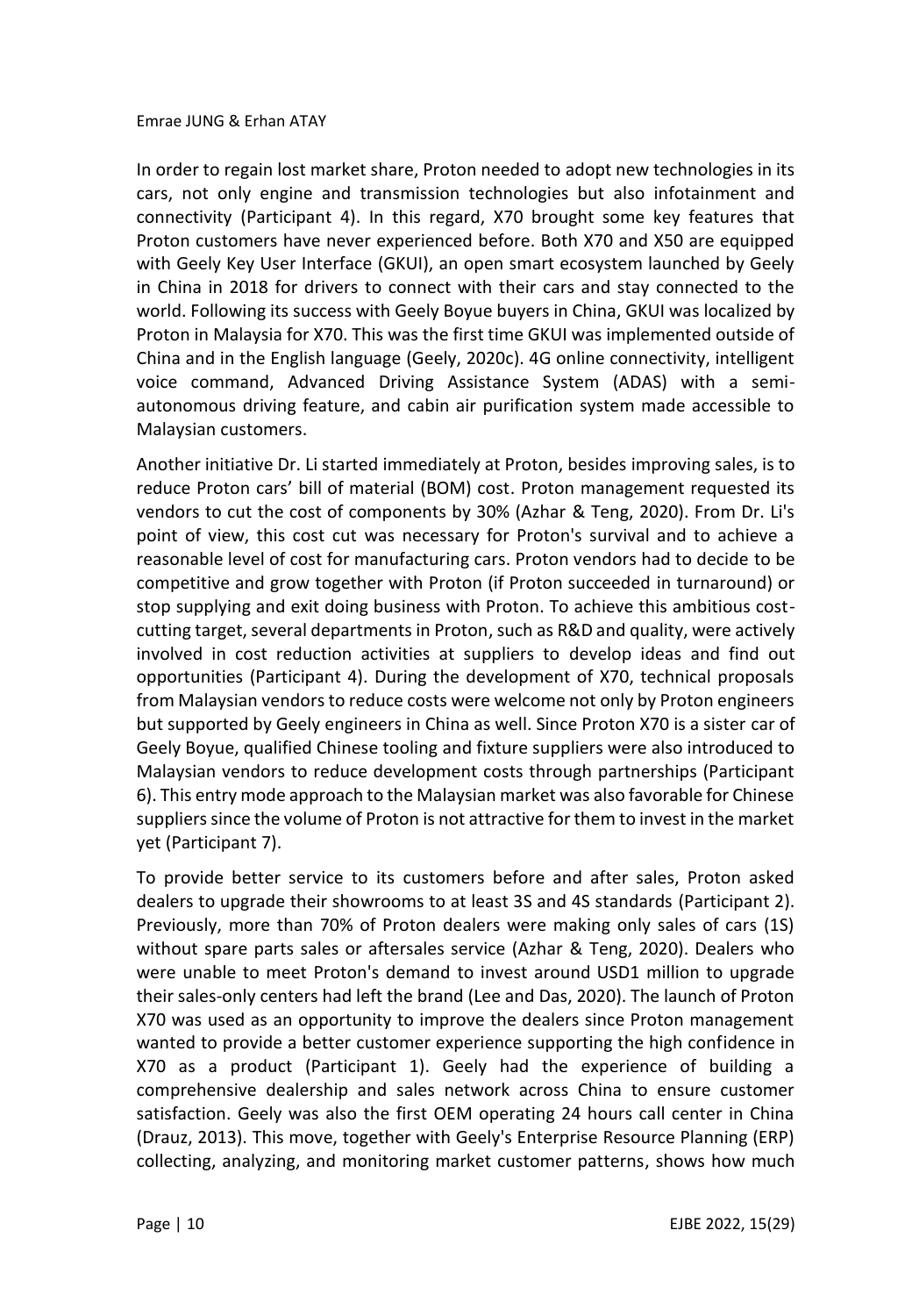importance Geely was putting into customer satisfaction back at home. Proton studied the difficulties of dealers and offered assistance to them during their showroom upgrade (Participant 2). Proton also changed the payment terms of car purchases by dealers and their commission structure. For the first time in Proton's history, dealers asked to pay cash, but in return, they were offered a much more attractive commission so that dealers keep loyal to the brand instead of switching to other brands (Participant 1). By July 2020, there were more than 124 3S and 4S centers (Azhar & Teng, 2020).

The mindset of the Proton sales force has changed as well. In the past, instead of reaching out to customers, Proton salespeople mainly were waiting for customers to come and buy a car (Participant 1). This mindset of not having enough concern for customer satisfaction was probably coming from earlier days of Proton when the company still belonged to the Malaysian government (Participant 8). However, nowadays, Proton's sales and marketing activities are much more aggressive and are following recent trends such as the usage of social media, online booking, etc. (Participant 2). Some of these new initiatives are coming from experiences of Geely that are already being implemented in the Chinese market, such as engaging with social media reporters and bloggers for marketing purposes (Participant 2). Geely was the first Chinese carmaker to sell cars online in 2010 on Taobao, the largest online shopping mall in China (Chen et al., 2015). It was a clear indication that the company understood and followed the latest market trends in China.

## **4.3.2. Indirect forwarded linkages**

Before the acquisition, Proton was losing market share not only due to its limited product range but also because of outdated technologies such as engine and transmission technologies (Participant 5). Geely already has the engine technology meeting European environmental standards after years of collaboration with Volvo through CEVT and has a much better transmission technology thanks to the knowhow acquired from the earlier acquisition of DSI. These technologies are already implemented in Proton's newly launched X70 and X50. Some of the engine components used in these cars are common parts with Volvo cars (Participant 5). Geely's 1.5TD engine, based on Volvo's VEA, houses Proton X50's 1.5T and 1.5 TGDi engines. Proton X50 is based on Geely Binyue, developed on Geely's BMA platform combining Volvo's technology in the CMA platform and Geely's capability in cost competitiveness.

In addition, both Proton X50 and X70 are equipped with the 7DCT, a transmission technology co-developed by Geely and Volvo. 7DCT technology is recognized for its high performance with good fuel efficiency (Geely, 2020e). Earlier Proton models have also benefited from these new technologies from Geely. For years, Proton Saga, the brand's best-selling car, has been upgraded with an improved AT transmission (Participant 4).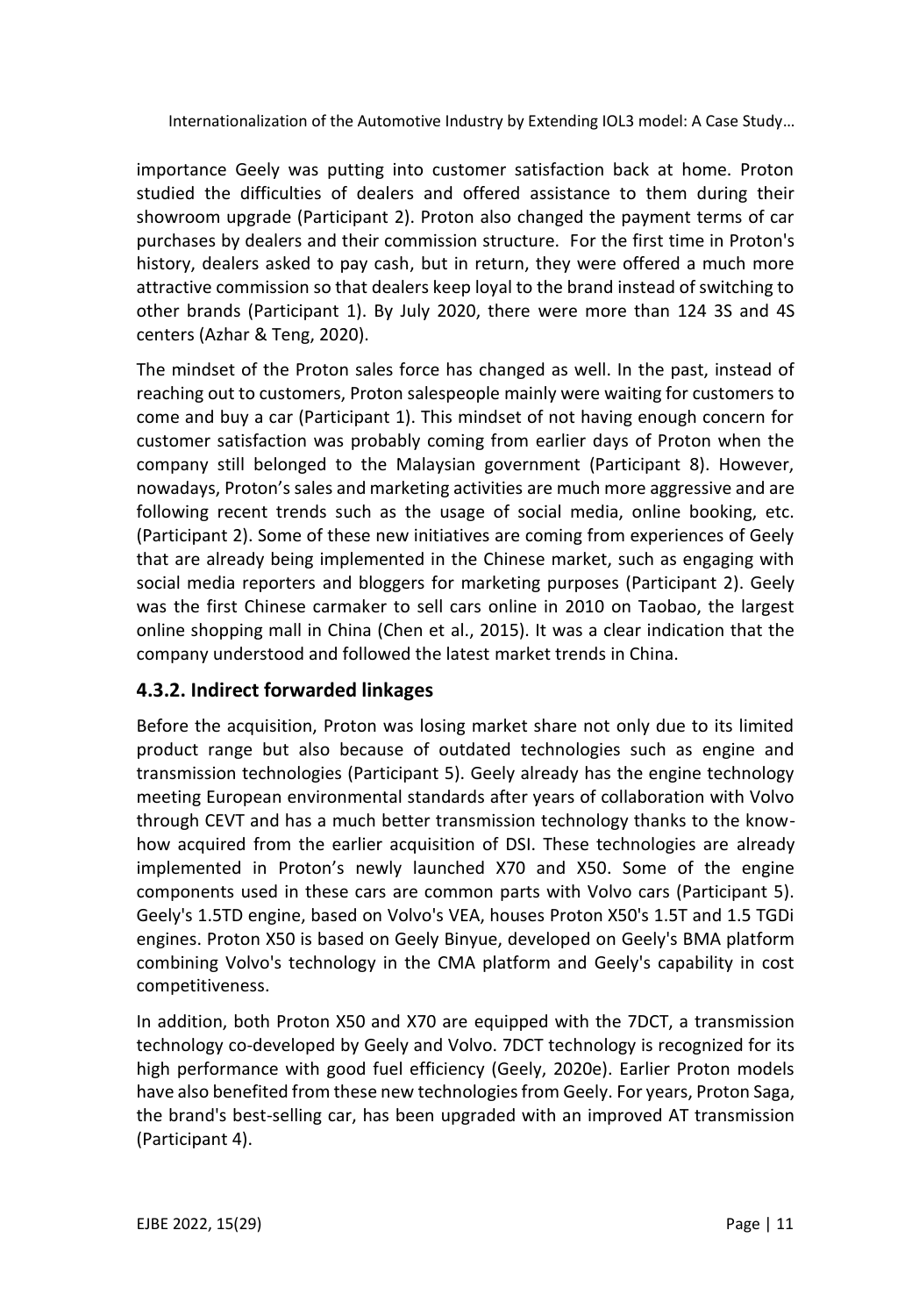Quality has always been one of the biggest challenges of Proton. Customers perceived the quality of cars produced by Perodua, the domestic rival of Proton, to be of higher quality than Proton cars. They were willing to pay a premium for similar models made by Perodua (Tong et al., 2012). Geely brought new quality standards to Proton, which are much higher than earlier Proton quality standards (Participant 3). A recent Proton Quality Assurance System Audit (QASA) has been introduced after benchmarking Volvo Global Customer Product Audit (GCPA) quality standards to identify gaps and weaknesses of the previous Proton quality standards (Participant 4). Following the new QASA, Proton started to assess its suppliers based on three areas: technology capability (TCA), manufacturing process (MPA), and quality system (QSA). Based on the first supplier audits in 2018, only 19% of Proton's vendors had reached acceptable levels (A, AB, and B) in TCA, 56% in MPA, and 56% in QSA (Nordin, 2018). These results showed an evident lack of R&D capability in Proton's vendors (Participant 5). Proton started implementing a step-by-step supplier improvement (PSI) program among vendors to build up necessary capabilities and improve their processes targeting to bring vendors to a level to get at least an overall score of 80% from QASA by 2020 (Nordin, 2018).

# **5. Conclusion**

Chinese MNEs have been implementing international expansion strategies as a way to acquire strategic assets, absorb foreign technology and create networks. In this paper, we studied the linkages that Chinese MNCs have acquired through their acquisitions in developed countries and how they utilize those linkages during expansion in developing countries by analyzing Geely as a case study. Geely followed the same footsteps of 'dragon multinationals' to become a global player in the automotive industry. The Geely brand was known for affordable low-end cars with low-quality standards for long years. The company used reverse engineering and product architecture innovation to assimilate and imitate technology. As an active learner, Geely sent employees abroad for technology training and invited experts to its headquarters as well. Recently, Geely has become China's most significant carmaker and a multinational player in the automotive industry after several successful global acquisitions. In 2019, domestic sales of Geely had reached 1.4 million vehicles, and the company plans to enter new market segments with six new models in 2020 (Geely, 2020d). The company keeps investing heavily in technology. According to Geely's annual report, 6% of revenues in 2019 were invested in R&D by its holding company.

Acquisitions of DSI and Volvo provided Geely with a high motivation to absorb technology, internalize it and link this accumulated knowledge to new collaborators. We investigated inward linkages that Geely gained from these acquisitions. Then, we studied how these inward linkages were forwarded to Proton, Geely's latest acquisition, in terms of directly forwarded linkages (DFL) and indirect forward linkages (IFL). We summarized our findings from the conducted interviews and the secondary sources as presented in Table 2.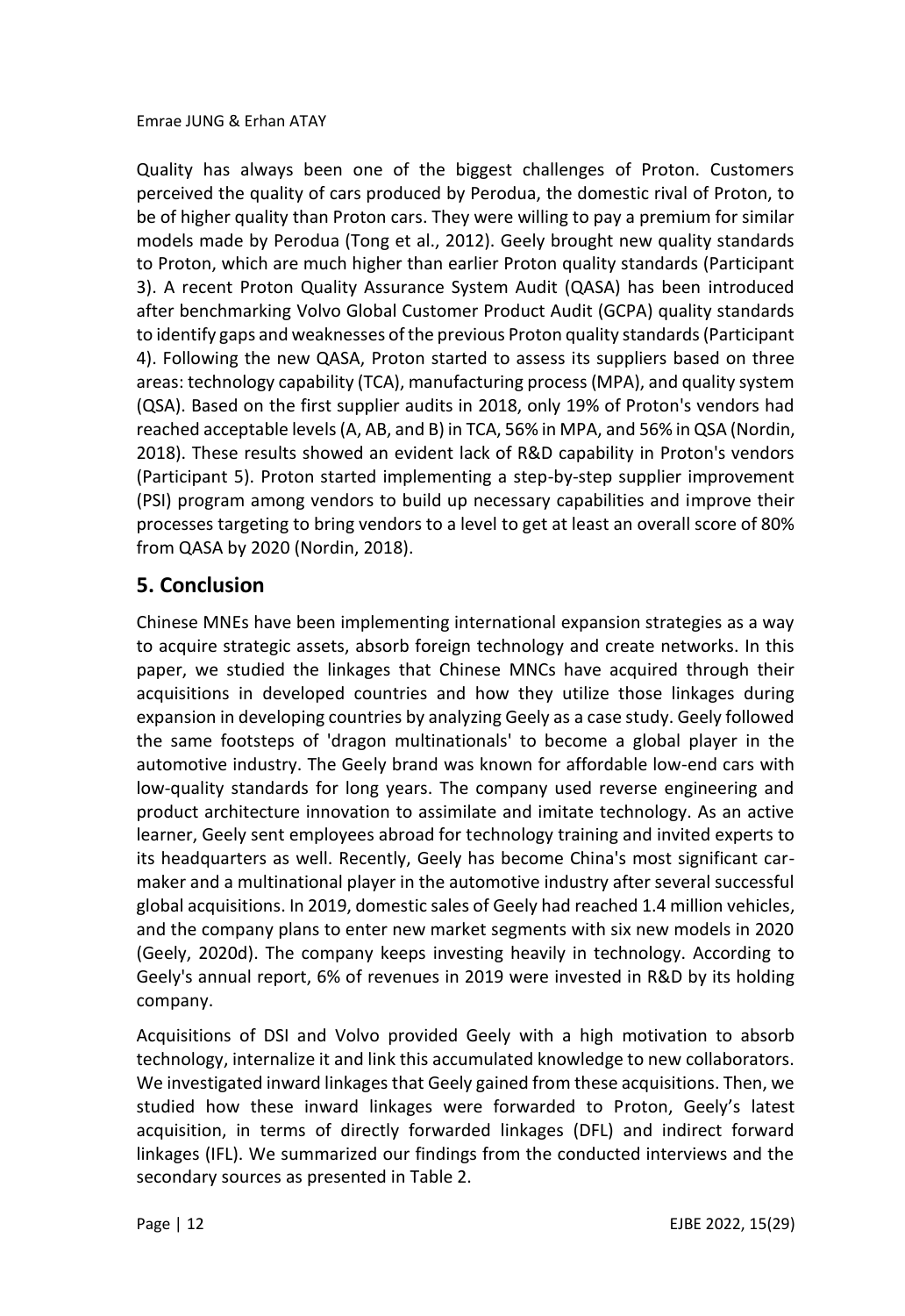| Forwarded Linkage               | DFL | IFL | Original<br>Source | Remarks                                               |
|---------------------------------|-----|-----|--------------------|-------------------------------------------------------|
| SUV product line                | V   |     | Geely              | Proton X70 & X50<br>(Geely Boyue & Binyue)            |
| Connected car technology        | V   |     | Geely              | Geely Key User<br>Interface (GKUI)                    |
| Manufacturing cost improvement  | V   |     | Geely              | Manganese Bronze<br>Holdings experience               |
| Dealership upgrades             |     |     | Geely              |                                                       |
| Sales channel innovations       |     |     | Geely              |                                                       |
| Engine technology               |     | V   | Volvo              | 1.5TD engine                                          |
| <b>Transmission technology</b>  |     | V   | DSI<br>Volvo       | Automatic transmission<br>7-speed DCT                 |
| CMA platform                    |     | V   | Volvo              | Geely BMA platform<br>(Proton X50)                    |
| Quality assurance system (QASA) |     | V   | Volvo              | <b>Global Customer Product</b><br>Audit (GCPA) system |

| Table 2. Forwarded linkages from Geely to Proton |  |  |
|--------------------------------------------------|--|--|
|--------------------------------------------------|--|--|

Notably, there are several essential technologies acquired by Geely from Volvo and DSI (such as 1.5TD engine and transmission technologies), internalized and then forwarded to Proton after Geely acquired the company. These technologies are critical to bringing Proton's cars to a competitive level in the Malaysian market and therefore are currently playing a crucial role for Proton to turn around successfully.

Following Geely's plan to be a truly global player in the industry, linkages acquired so far by Geely and future linkages gained through its global network in the future may be critical. Proton's case is a solid example of how these linkages play an essential role in Geely's global strategy and specifically for the ASEAN region. Geely is already asking Proton to investigate expanding its presence across the region, focusing on ASEAN markets and the Middle East, hoping to achieve 40% of sales from foreign markets by 2027 (Lee & Das, 2020).

## **References**

Alon, I., Child, J., Li, S., & McIntyre, J. R. (2011). Globalization of Chinese firms theoretical universalism or particularism. *Management and Organization Review, 7*(2), 191-200. <https://doi.org/10.1111/j.1740-8784.2011.00234.x>

Andersson, R., & Wang, J. (2011). *The Internationalization process of Chinese MNCs. A study of the motive for Chinese firms to enter developed countries.* University of Gothenburg, Sweden.

Azhar, K., & Teng, L. (2020, July 30). Cover Story: Steering Proton back to No 1, *Edge Weekly*. <https://www.theedgemarkets.com/article/cover-story-steering-proton-back-no-1>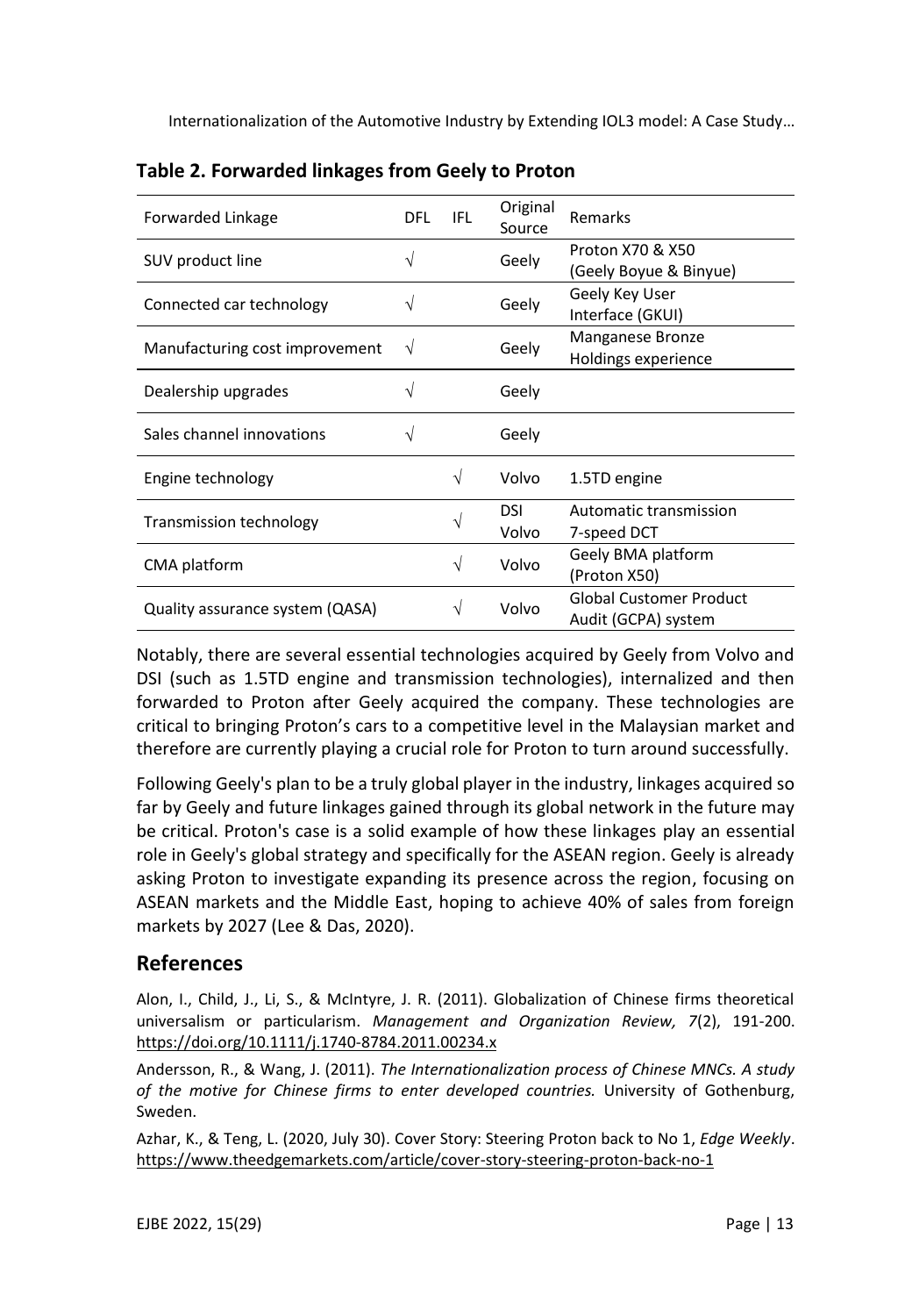Balcet, G., Wang, H., & Richet, X. (2012). Geely: a trajectory of catching up and asset-seeking multinational growth*. International Journal of Automotive Technology and Management, 12*(4), 360-375[. https://doi.org/10.1504/IJATM.2012.051361](https://doi.org/10.1504/IJATM.2012.051361)

Becker-Ritterspach, F., Allen, M. L., Lange, K., & Allen, M. (2019). Home-country measures to support outward foreign direct investment: variation and consequences. *Transnational Corporations, 26*(1), 61-85[. https://doi.org/10.18356/a98759e5-en](https://doi.org/10.18356/a98759e5-en)

Bhatia, A., & Khurana, M. (2021). Nature and Extent of International Diversification: Empirical Evidence from India. *Eurasian Journal of Business and Economics, 14*(28), 17-35. <https://doi.org/10.17015/ejbe.2021.028.02>

Bloomberg (2017, May 24). China billionaire adds Proton, Lotus to expanding car empire, *Bloomberg News*. [https://www.bloomberg.com/news/articles/2017-05-24/chinese](https://www.bloomberg.com/news/articles/2017-05-24/chinese-billionaire-adds-proton-lotus-to-expanding-auto-empire)[billionaire-adds-proton-lotus-to-expanding-auto-empire](https://www.bloomberg.com/news/articles/2017-05-24/chinese-billionaire-adds-proton-lotus-to-expanding-auto-empire)

Boakye-Gyas, K., & Li, Y. (2019). The Linkage between China's Foreign Direct Investment and Ghana's Building and Construction Sector Performance. *Eurasian Journal of Business and Economics, 9*(18), 81-97[. https://doi.org/10.17015/ejbe.2016.018.05](https://doi.org/10.17015/ejbe.2016.018.05)

Buckley, P.J., Clegg L.J., Cross A.R., Voss H. & Zheng, P. (2007). The determinants of Chinese outward foreign direct investment. *Journal of International Business Studies, 38(*4), 499-518. <https://doi.org/10.1057/palgrave.jibs.8400277>

Chen, Y., Wang, X. & Young, M.N. (2015). Geely Automotive's Acquisition of Volvo. *Asian Case Research Journal, 19*(1), 183-202. <https://doi.org/10.1142/S0218927515500078>

Deng, P. (2012). The internationalization of Chinese firms: A critical review and future research. *International Journal of Management Reviews, 14*(4)*,* 408-27. <https://doi.org/10.1111/j.1468-2370.2011.00323.x>

Drauz, R. (2013). In search of a Chinese internationalization theory: A study of 12 automobile manufacturers. *Chinese Management Studies, 7*(2), 281-309. [https://doi.org/10.1108/CMS-](https://doi.org/10.1108/CMS-Jan-2012-0018)[Jan-2012-0018](https://doi.org/10.1108/CMS-Jan-2012-0018)

Dunning, J.H. (1981). *International Production and the Multinational Enterprise*. Allen & Unwin, London, and Boston.

Dunning, J.H. & Lundan, S.M. (2008). Institutions and the OLI paradigm of multinational enterprises. *Asia Pacific Journal of Management, 25*(4), 573-593. <https://doi.org/10.1007/s10490-007-9074-z>

Duysters, G., Jacob, J., Lemmens, C. & Yu, J. (2009). Internationalization and technological catching up of emerging multinationals: A comparative case study of China's Haier group. *Industrial and Corporate Change, 18*(2), 325-349[. https://doi.org/10.1093/icc/dtp006](https://doi.org/10.1093/icc/dtp006)

Eisenhardt, K.M. & Graebner, M.E. (2007). Theory building from cases: Opportunities and challenges. *Academy of Management Journal, 50*(1), 25-32. <https://doi.org/10.5465/amj.2007.24160888>

Fan, P. (2011). Innovation, globalization, and catch-up of latecomers: Cases of Chinese telecom firms. *Environment and Planning A, 43(*4), 830-849[. https://doi.org/10.1068/a43152](https://doi.org/10.1068/a43152)

Fetscherin, M., & Beuttenmuller, P. (2012). Geely's internationalization and Volvo's acquisition. In *Chinese international investments* (pp. 376-390). Palgrave Macmillan, London. <https://doi.org/10.1057/978023036157718>

Geely. (2013). *Geely Annual Report 2013*. <http://www.geelyauto.com.hk/core/files/financial/en/2013-02.pdf>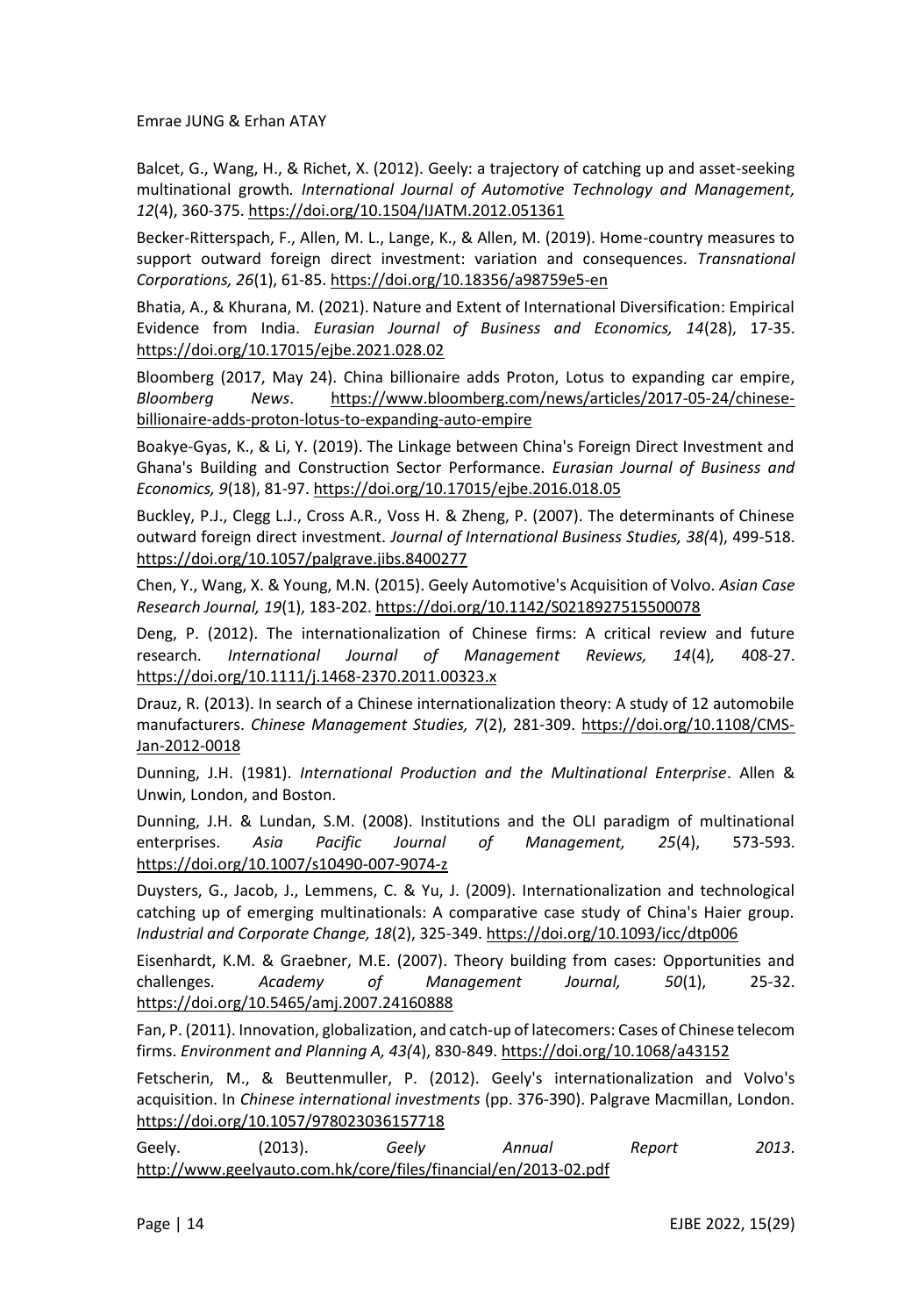Geely. (2014). *Geely Annual Report 2014.* <http://www.geelyauto.com.hk/core/files/financial/en/2014-02.pdf>

Geely. (2018). *Geely unveils new BMA B-segment modular architecture for small compact cars.* [http://global.geely.com/media-center/news/geely-unveils-new-bma-b-segment-modular](http://global.geely.com/media-center/news/geely-unveils-new-bma-b-segment-modular-architecture-for-small-compact-cars)[architecture-for-small-compact-cars](http://global.geely.com/media-center/news/geely-unveils-new-bma-b-segment-modular-architecture-for-small-compact-cars)

Geely. (2020a). *Geely jointly developed CMA-based vehicle sales exceed 600,000.* [http://global.geely.com/media-center/news/geely-jointly-developed-cma-based-vehicle](http://global.geely.com/media-center/news/geely-jointly-developed-cma-based-vehicle-sales-exceed-600000)[sales-exceed-600000](http://global.geely.com/media-center/news/geely-jointly-developed-cma-based-vehicle-sales-exceed-600000)

Geely. (2020b). *Dive into the Heart of Our 1.5TD.* [http://zgh.com/media-center/story/dive](http://zgh.com/media-center/story/dive-into-the-heart-of-geely-1-5td/?lang=en)[into-the-heart-of-geely-1-5td/?lang=en](http://zgh.com/media-center/story/dive-into-the-heart-of-geely-1-5td/?lang=en)

Geely. (2020c). *Hi Proton - Preparing In-car Voice Assistants for Malaysia.* [http://zgh.com/media-center/story/hi-proton-preparing-in-car-voice-assistants-for](http://zgh.com/media-center/story/hi-proton-preparing-in-car-voice-assistants-for-malaysia/?lang=en)[malaysia/?lang=en\)](http://zgh.com/media-center/story/hi-proton-preparing-in-car-voice-assistants-for-malaysia/?lang=en)

Geely. (2020d). *Geely Auto 2019 financial results released showing revenue of 97.4 billion and increased market share.* [http://global.geely.com/media-center/news/geely-auto-2019](http://global.geely.com/media-center/news/geely-auto-2019-financial-results-released-showing-revenue-of-97-4-billion-and-increased-market-share) [financial-results-released-showing-revenue-of-97-4-billion-and-increased-market-share](http://global.geely.com/media-center/news/geely-auto-2019-financial-results-released-showing-revenue-of-97-4-billion-and-increased-market-share)

Geely. (2020e). *Geely Holding Group awarded with China automotive industry's highest honour for powertrain technology*[. http://zgh.com/media-center/news/2020-11-06/?lang=en](http://zgh.com/media-center/news/2020-11-06/?lang=en)

Gugler, P. & Boie, B. (2009). The rise of Chinese MNEs, in Chaisse, J., and Gugler, P. (Eds.), *Expansion of Trade and FDI in Asia: Strategic and Policy Challenges*, Routledge, New York, 25- 57.

Guo, B., Li, Q. & Chen, X. (2017). The rise to market leadership of a Chinese automotive firm: The case of Geely', in Malerba, F. et al. (Eds.), *The Rise to Market Leadership*, Edward Elgar, Cheltenham, 20-42. <https://doi.org/10.4337/9781783476794.00008>

Jianyong, S., & Zhimei, H. (2012, October). Researching Overseas M&A of China's Automotive Industry-Based on Geely's Acquisition of Volvo. In *2012 Second International Conference on Business Computing and Global Informatization* (pp. 927-930). IEEE. <https://doi.org/10.1109/BCGIN.2012.246>

Johanson, J., & Wiedersheim-Paul, F. (1975). The internationalization of the firm: Four Swedish cases. *Journal of Management Studies, 12*(3), 305-322. [https://doi.org/10.1111/j.1467-](https://doi.org/10.1111/j.1467-6486.1975.tb00514.x) [6486.1975.tb00514.x](https://doi.org/10.1111/j.1467-6486.1975.tb00514.x)

Lattemann, C., Alon, I., Spigarelli, F., & Marinova, S. T. (2017). Dynamic embeddedness in Chinese firm internationalization. *Thunderbird International Business Review, 59*(4), 547-559. <https://doi.org/10.1002/tie.21898>

Lee, L. & Das, K.N. (2020, January 28). Proton-packed Geely takes on Honda and Toyota in Southeast Asia. *Reuters.* [https://www.reuters.com/article/us-malaysia-proton-geely-focus](https://www.reuters.com/article/us-malaysia-proton-geely-focus-idUSKBN1ZS02X)[idUSKBN1ZS02X](https://www.reuters.com/article/us-malaysia-proton-geely-focus-idUSKBN1ZS02X)

Lu, J., Ma, X., Taksa, L., & Wang, Y. (2017). From LLL to IOL3: Moving dragon multinationals research forward. *Asia Pacific Journal of Management, 34*(4), 757-768. <https://doi.org/10.1007/s10490-017-9542-z>

Mathews, J. A. (2002). *Dragon multinational: A new model for global growth.* Oxford University Press.

Mathews, J. A. (2006). Dragon multinationals: new players in 21st-century globalization. *Asia Pacific Journal of Management, 23*(1), 5-27. <https://doi.org/10.1007/s10490-006-6113-0>

EJBE 2022, 15(29) Page | 15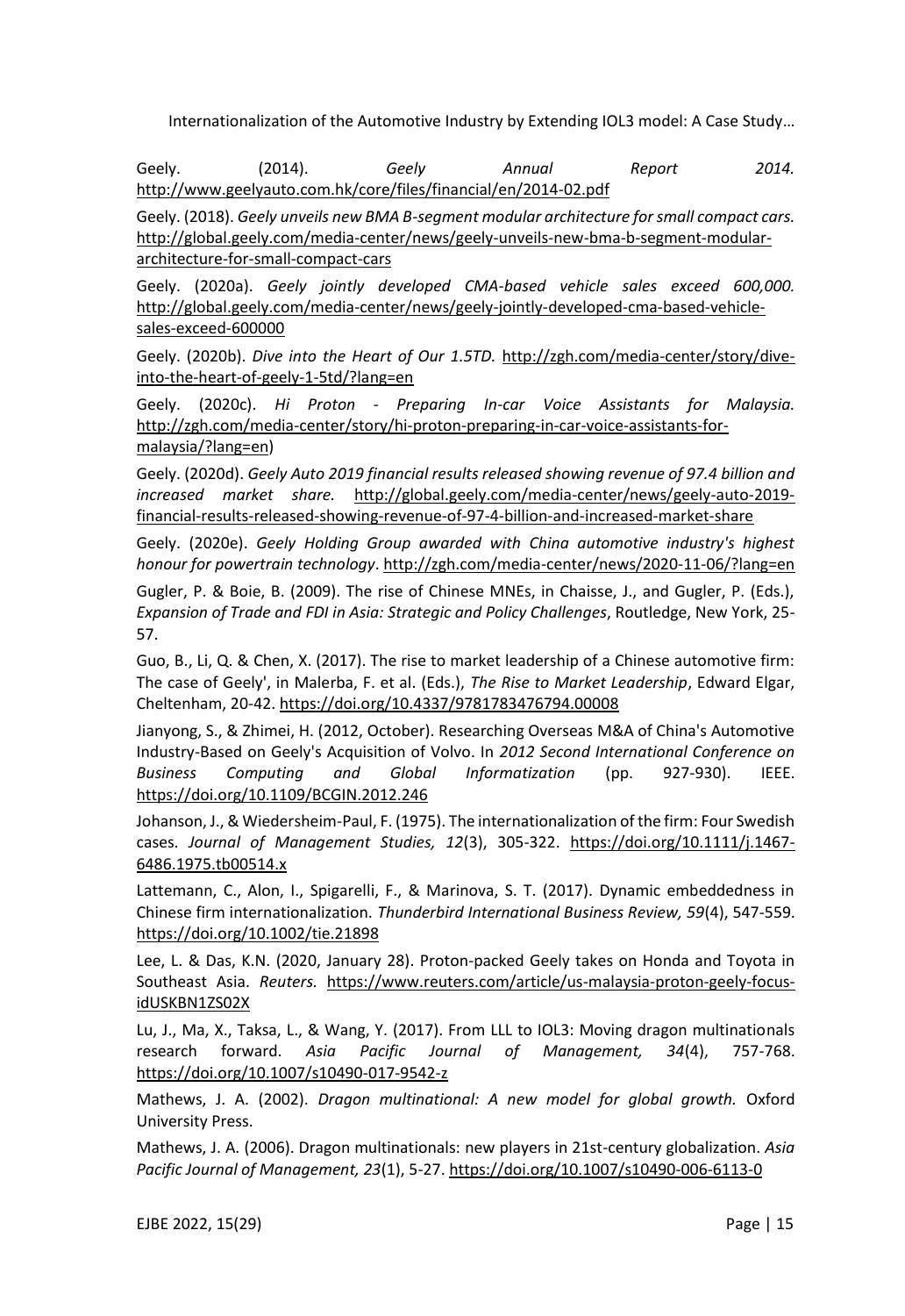Mathews, J. A., & Snow, C. C. (1998). A conversation with the Acer Group's Stan Shih on global strategy and management. *Organizational Dynamics, 27*(1), 65-75. [https://doi.org/10.1016/S0090-2616\(98\)90041-9](https://doi.org/10.1016/S0090-2616(98)90041-9)

Miles, M. B., Huberman, A. M., & Saldaña, J. (2018). *Qualitative data analysis: A methods sourcebook*. Sage publications.

Möller, N., Fleiss, M., Rengmyr, S., & Somhorst, J. (2014). VEA-the new engine architecture from Volvo. In *Internationaler Motorenkongress 2014* (pp. 29-47). Springer Vieweg, Wiesbaden. [https://doi.org/10.1007/978-3-658-05016-0\\_4](https://doi.org/10.1007/978-3-658-05016-0_4)

Nordin, N. (2018, October) Proton workshop for new quality assurance system audit (QASA), Shah Alam.

Oliveira, R. T., Menzies, J., Borgia, D. & Figueira, S. (2017). Outward foreign direct investment from emerging countries: Theoretical extension and evidence from China*. The International Trade Journal, 31(*5), 402-428[. https://doi.org/10.1080/08853908.2017.1358679](https://doi.org/10.1080/08853908.2017.1358679)

Parmentola, A. (2011). The internationalization strategy of new Chinese multinationals: Determinants and evolution. *International Journal of Management, 28*(1), 369-86.

Petti, C., Spigarelli, F., Lv, P., & Biggeri, M. (2019). Globalization and innovation with Chinese characteristics: the case of the automotive industry. *International Journal of Emerging Markets, 16*(2)*, 303-322.* <https://doi.org/10.1108/IJOEM-02-2018-0111>

Power, J.D. (2020, October 15). One-fourth of new-vehicle owners in China choose domestic brands for good quality or performance. *J.D. Power Press Release.* <https://china.jdpower.com/business/press-release/2020-china-initial-quality-study>

Proton. (2020) Proton X50 launched. *Proton Press Release*. <https://www.proton.com/en/press-release/2020/october/proton-x50-launched>

Ren, M., Manning, S., & Vavilov, S. (2019). Does state ownership really matter? The dynamic alignment of China's resource environment and firm internationalization strategies. *Journal of International Management, 25*(3), 100667[. https://doi.org/10.1016/j.intman.2019.02.001](https://doi.org/10.1016/j.intman.2019.02.001)

Rottig, D., & Torres de Oliveira, R. (2019). International expansion of Chinese emerging market multinational corporations to developed markets: a qualitative analysis of post-acquisition and integration strategies. In *Chinese acquisitions in developed countries* (pp. 37-53). Springer, Cham. [https://doi.org/10.1007/978-3-030-04251-6\\_3](https://doi.org/10.1007/978-3-030-04251-6_3)

Rugman, A.M., Nguyen, Q.T.K. & Wei, Z. (2016). Rethinking the literature on the performance of Chinese multinational enterprises. *Management and Organization Review, 12*(2), 269-302. <https://doi.org/10.1017/mor.2016.13>

Sharma, R., & Kaur, M. (2013). Causal Links between Foreign Direct Investments and Trade: A Comparative Study of India and China. *Eurasian Journal of Business and Economics, 6*(11),75- 91.<https://ejbe.org/index.php/EJBE/article/view/108>

Shirouzu, N. (2018, August 18). China's Geely is in deal to let Malaysia's Proton tap newenergy, other vehicle tech in global push, *Reuters*[. https://www.reuters.com/article/us-china](https://www.reuters.com/article/us-china-autos-geely-proton-idUSKBN1L3080)[autos-geely-proton-idUSKBN1L3080](https://www.reuters.com/article/us-china-autos-geely-proton-idUSKBN1L3080)

Tong, J. T., Terpstra, R. H., & Lim, N. C. (2012). Proton: Its rise, fall, and future prospects. *Asian Case Research Journal, 16*(2), 347-377[. https://doi.org/10.1142/S0218927512500150](https://doi.org/10.1142/S0218927512500150)

UNCTAD (2016) *World investment report: non-equity modes of international production and development*[. http://unctad.org/en/pages/PublicationWebflyer.aspx?publicationid=1555](http://unctad.org/en/pages/PublicationWebflyer.aspx?publicationid=1555)